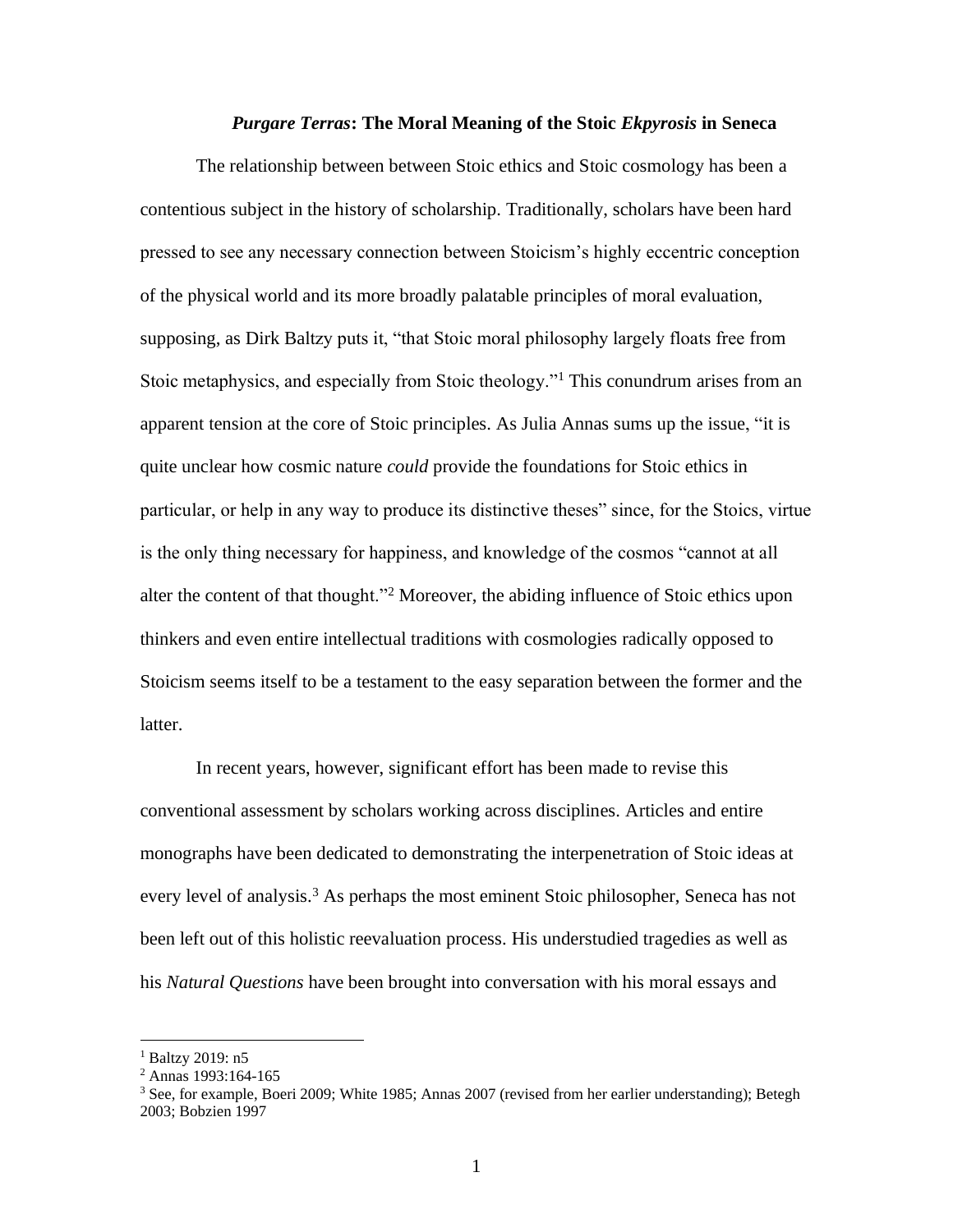epistles. 4 In 2006, a group of classicists and philosophers even dedicated an entire volume to the task of "seeing Seneca whole."<sup>5</sup>

In this paper, I wish to contribute to this trend by analyzing the Stoic psychical doctrine of the *ekpyrosis—*the natural and periodic self-destruction of the cosmos by fire—in light of Senecan moral psychology. Contrary to the assertions of traditional scholarship that "there seems to be no reason within Stoic doctrine which would require a periodic purification and regeneration of the universe," for Seneca at least, the nature and function of cosmic destruction is not at all isolated from ethical concerns, but springs directly from his understanding of moral and psychological healing through the process of purgation.<sup>6</sup> Across the entirety of Seneca's corpus, the *ekpyrosis* and related apocalyptic events are consistently portrayed in terms, imagery, and metaphors that directly parallel his depiction of the process of personal moral reformation and psychological therapy, suggesting that the same dynamics which govern his understanding of intimate personal behavior reflect his larger conception of the workings of the cosmos as a whole.

\*\*\*

At the beginning of his *Consolation to Marcia* on the recent death of her son, Seneca offers to the daughter of the historian Aulius Cremutius Cordus a psychological methodology that would make modern therapists question his competency as a counselor.

<sup>4</sup> Williams 2012; Rosenmyer 1989

<sup>5</sup> Volk and Williams 2006

<sup>6</sup> Lapidge 1978: 181. Long 1985: 13-37 sums up the state of scholarship on the *ekpyrosis* at his time of writing: "Can that master of dialectic [Chryssipus] have seriously indulged in speculations, not to say firm doctrines, so bizarre, so incrusted with mythology, so apparently pointless or ridiculous either as science or as protreptic for the rationally based moral life?" This leads Long to offer his own defense of the internal coherence of the doctrine within the Stoic system, but whereas he sees it as "an inevitable consequence of mainstream Stoic thinking on causation, time, physical process and theology," I maintain that it is more closely tied to Stoic moral psychology.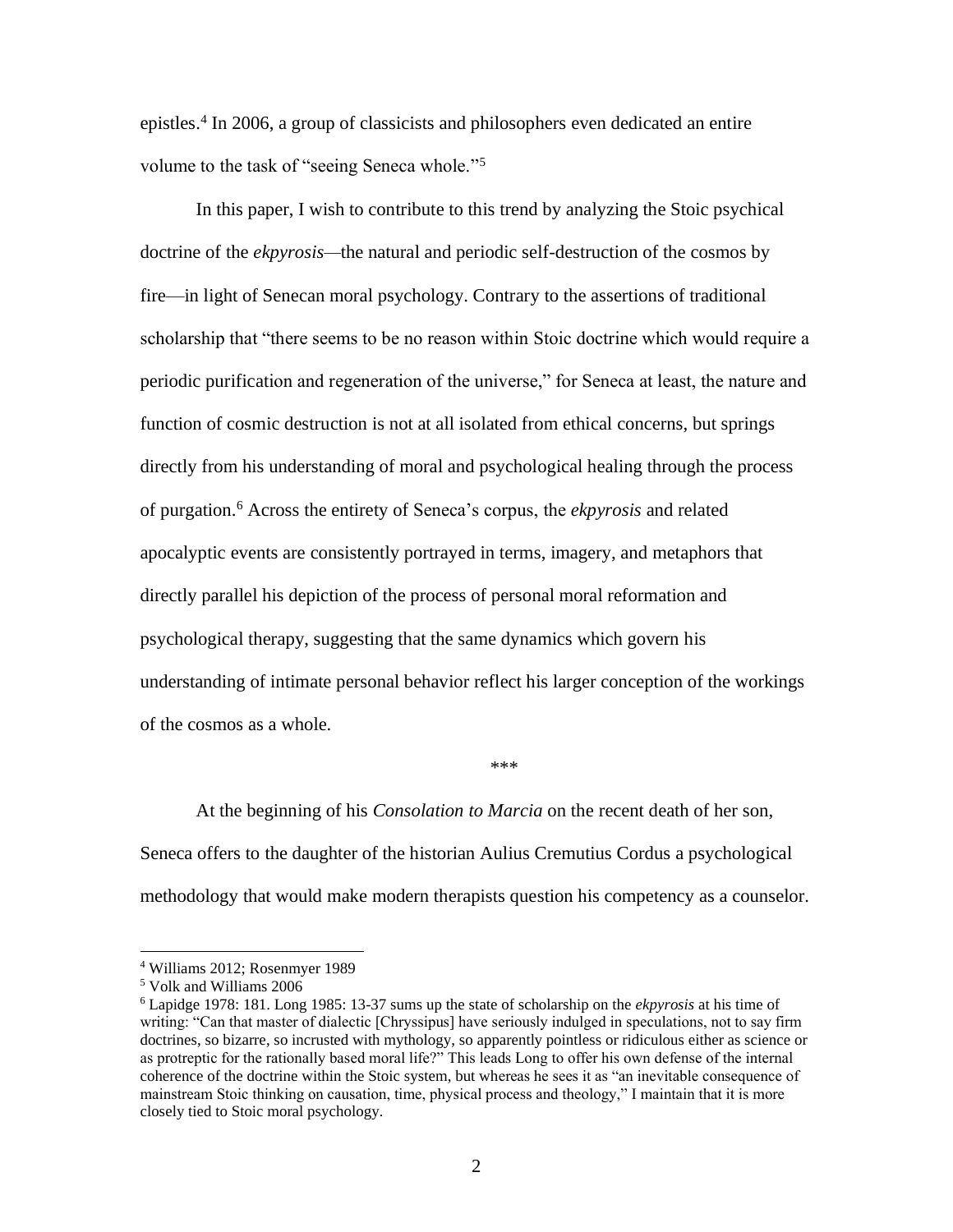Whereas most of those who wish to bring comfort to an aggrieved person "proceed gently" and ply with soft words (*Alii itaque molliter agant et blandiantur Marc* 1.5)" in

recognition of the sensitivity of their subject, Seneca announces that he will do exactly the opposite. 7 Instead of downplaying Marcia's sufferings, he intends to bluntly remind her of all of her previous misfortunes (*antiqua mala in memoriam reducam*) and to cast them in the most hideous possible light, pledging to continue this process even, if need be, against her own will (*si minus, vel invita*).

Lest the recipient of the letter immediately burn the document in horror, Seneca is quick to explain himself. He will not adopt such a practice because he is callous or sadistic, but rather because he cares about Marcia's well-being all too much (1.8):

Quemadmodum omnia vitia penitus insidunt, nisi, dum surgunt, oppressa sunt, ita haec quoque tristia et misera et in se saevientia ipsa novissime acerbitate pascuntur et fit infelicis animi prava voluptas dolor. Cupissem itaque primis temporibus ad istam curationem accedere. Leniore medicina fuisset oriens adhuc restringenda vis; vehementius contra inveterata pugnandum est. Nam vulnerum quoque sanitas facilis est, dum a sanguine recentia sunt; tunc et uruntur et in altum revocantur et digitos scrutantium recipiunt, ubi corrupta in malum ulcus verterunt. Non possum nunc per obsequium nec molliter adsequi tam durum dolorem; frangendus est.

Just as all vices become deep-rooted unless they are crushed when they spring up, so, too, such a state of sadness and wretchedness, with its self-afflicted torture, feeds at last upon its very bitterness, and the grief of an unhappy mind becomes a morbid pleasure. And so I should have liked to approach your cure in the first stages of your sorrow. While it was still young, a gentler remedy might have been used to check its violence; against inveterate evils the fight must be more vehement. This is likewise true of wounds—they are easy to heal while they are still fresh and bloody. When they have festered and turned into a wicked sore, then they must be cauterized and, opened up to the very bottom, must submit to probing fingers. As it is, I cannot possibly be a match for such hardened grief by being considerate and gentle; it must be crushed.

<sup>7</sup> Unless otherwise noted, all Latin translations are my own.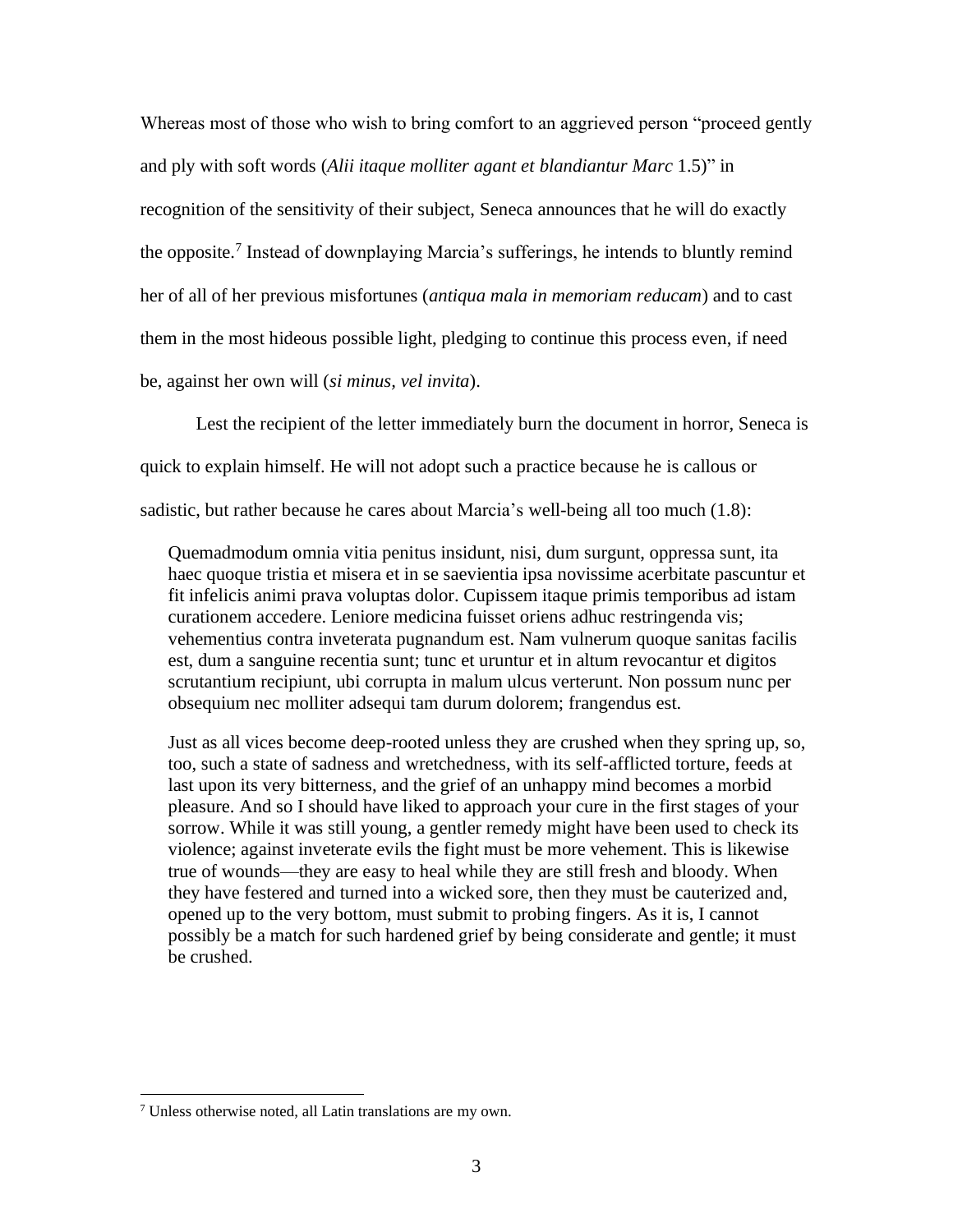Here, in perhaps the most graphic and disturbing description in his oeuvre, Seneca sums up his own philosophy of moral and psychological healing through the process of purgation.<sup>8</sup> Indeed, throughout his corpus, Seneca develops a comprehensive medical analogy to illustrate the nature, proliferation, and eventual elimination of evil. Evils of all kinds—whether stemming from vice or simple misfortune—are compared to diseased and infected bodily tissue that must be dug up at the root and burned away completely to restore the body to health. All remedies that fall short of complete eradication of this contagion are not only ineffective but counterproductive; instead of actually mending the wound, they only allow it to fester. The task of a proper moral counselor (likened to a physician) therefore, is to deal as harshly with his patient as the total elimination of the malady demands. "It is a poor physician that lacks faith in his ability to cure (*mali mediei est desperare, ne curet*)," and the good doctor ought not to merely placate the afflicted but to "wrestle with their troubles (*luctetur cum vitiis Clem* 17.2)." In *De Beneficiis*, he elaborates on this idea (6.15.2):

Itaque medico, si nihil amplius quam manum tangit et me inter eos, quos perambulat, ponit sine ullo adfectu facienda aut vitanda praecipiens, nihil amplius debeo, quia me non tamquam amicum videt, sed tamquam imperatorem.

If, therefore, a physician does nothing more than feel my pulse and put me on the list of those whom he visits in his rounds...I owe him nothing more than his fee, because he views me, not as a friend, but as a commander.

<sup>8</sup> Seneca uses exactly same tactic in the *ad Helviam* (2.2-3), although he is a bit less gruesome with his own mother: omnia proferam et rescindam, quae iam obducta sunt. Dicet aliquis: 'Quod hoc genus est consolandi, obliterata mala revocare et animum. suarum conspectu conlocare vix unius patientem?' Sed is cogitet, quaecumque usque eo perniciosa sunt, ut contra remedium convaluerint, plerumque contrariis curari. Omnis itaque luctus illi suos, omnia lugubria admovebo; hoc erit non molli via mederi, sed urere ac secare. "I shall expose and tear open all the wounds that have already closed over. But someone will say: 'What sort of consolation is this, to recall ills that are blotted out and to set the mind, when it is scarcely able to bear one sorrow, in full view of all its sorrows?' But let him reflect that whenever diseases become so malignant that they grow strong in spite of treatment they are then commonly treated by opposite methods. And so to the stricken mind I shall exhibit all its distresses, all its garbs of woe; my purpose will be not to heal by gentle measures, but to cauterize and cut."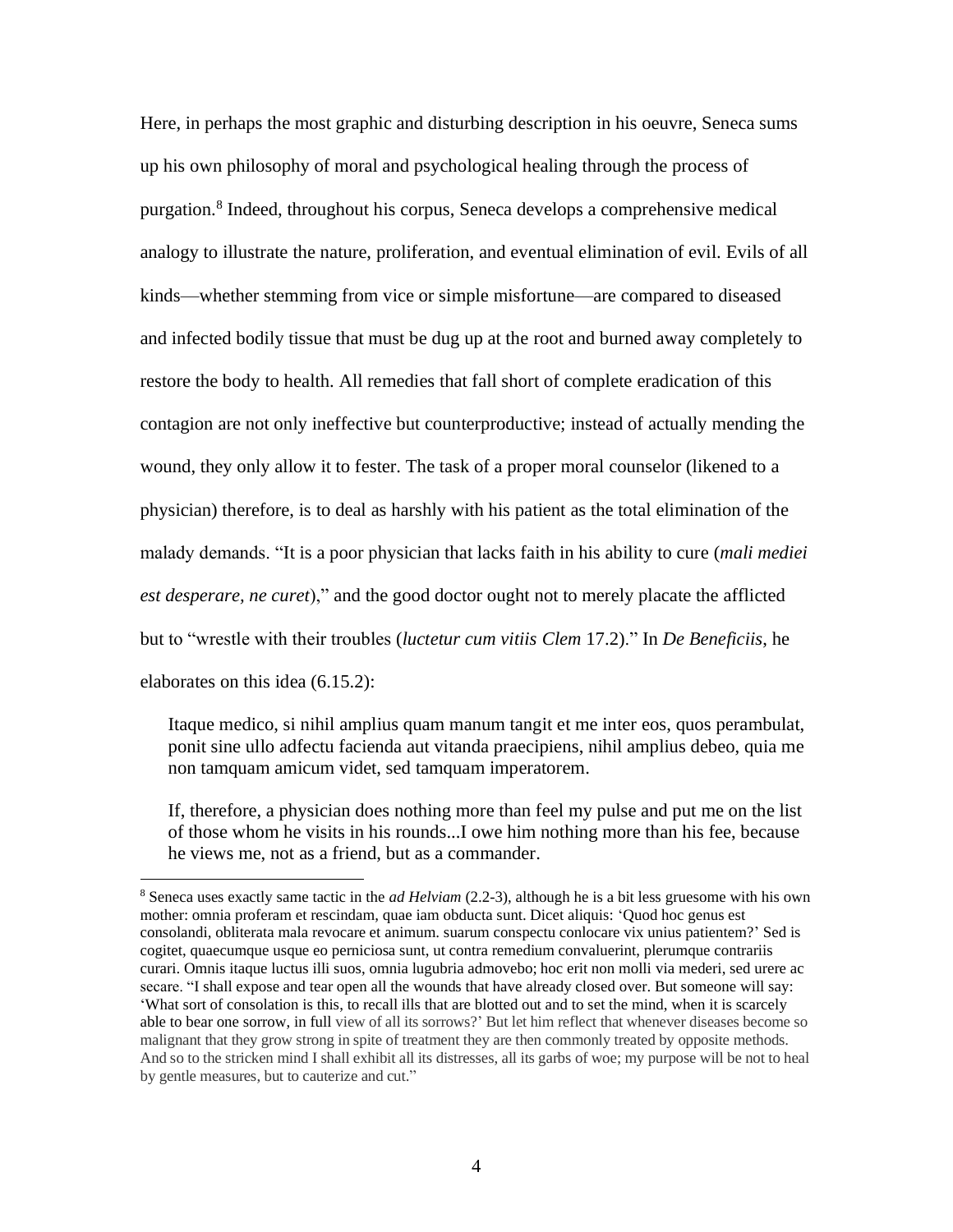At the heart of the analogy lies Seneca's Stoic convictions about the material nature of evil and the radical interconnectedness of all things. Baltzy observes that for the Stoics, the entirety of the cosmos is conceived of as one organic and material body at once synonymous with both Nature and God.<sup>9</sup> Everything from the flitting passions of a single individual to the rotational axes of planets are conceived of as interconnected 'parts' of this body, which relate intimately to each other in a relationship of universal *sympatheia*. <sup>10</sup> As Chrysippus has it, "A drop of wine penetrates the whole ocean" (*SVF* 2.479-80). While *sympatheia* is responsible for binding the particles of the universe together harmoniously, it is also responsible for disturbing and polluting them, a distinctively negative form of the relationship that serves as the very premise of Senecan tragedy.<sup>11</sup> In fact, from the time of Posidonius, the Greek Stoics used a special term, *krasis* (Latin: *contagio*)*,* to refer to this harmful subdivision of the concept.<sup>12</sup> Moreover, it is no coincidence that we should find Seneca using the language of disease specifically to describe the functioning of sympathetic *krasis*. For in fact, as Thomas G. Rosenmeyer points out, the concept itself seems to have arisen in the context of Hippocratic medicine.<sup>13</sup>

<sup>9</sup> Baltzy 2019: n3

<sup>10</sup> Rosenmyer 1989: 107-112

 $11$  So Ker 2011: xxxii, "The world of Senecan tragedy is dominated by the interior moral landscape of the characters as they make misguided judgments about what is most valuable. It is equally defined, however, by the cosmic sympathy of the whole universe, as internal passions and crimes unleash the infernal forces of the underworld…or provoke unusual events such as omens or eclipses at the level of nature writ large." See also Trinacty 2015: 36.

<sup>12</sup> Rosenmyer 1989: 110-117, esp. 112: "*Sympatheia* inspires both jubilant praise of the organic beauty of the order created by the divinity and grisly catalogues of that order gone wrong…when one constituent of the cosmos is disturbed or off balance, the whole world, because of the total interconnectedness, is affected. As one of the texts (*SVF* 2.1013) puts it: "if a person is cut in his finger, the whole body suffers."

<sup>13</sup> Ibid, 111, quotes Hippocrates' *On Nourishment*: "There is one confluence, one common vitality, and all things are in sympathy within the human body."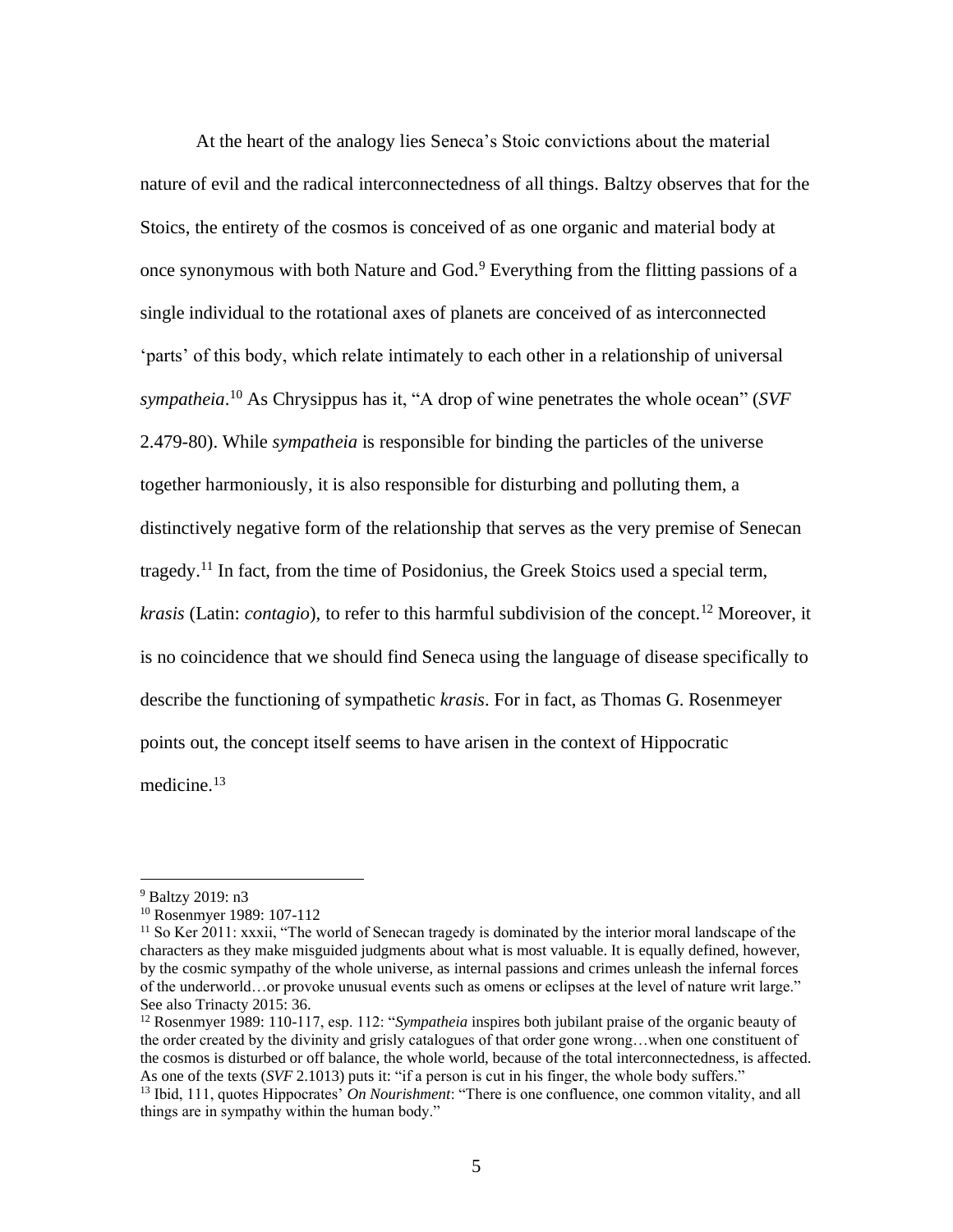In applying this Stoic metaphysical insight to the moral sphere, Seneca is adamant about the impossibility of merely containing passions and vices. "No matter how small these evils are," he tells Lucilius in Letter 85, "they grow greater. That which is harmful never keeps within bounds. No matter how trifling diseases are at the beginning, they creep on apace; and sometimes the slightest augmentation of disease lays low the enfeebled body! (*Adice nunc, quod ista, quamvis exigua sint, in maius excedunt. Numquam perniciosa servant modum. Quamvis levia initia morborum serpunt et aegra corpora minima interdum mergit accessio* 85.12)." <sup>14</sup> Although he touches upon the contagious nature of evil in almost every work, Seneca develops the point most extensively in *De Ira*, an moral treatise which advances into a profound meditation on the nature of evil, and where this most dangerous of passions is likened to a hostile army overlooking the walls of a fortified city (1.8.2):

In primis, inquam, finibus hostis arcendus est; nam cum intravit et portis se intulit, modum a captivis non accipit. Neque enim sepositus est animus et extrinsecus speculatur adfectus, ut illos non patiatur ultra quam oportet procedere, sed in adfectum ipse mutatur ideoque non potest utilem illam vim et salutarem proditam iam infirmatamque revocare. Non enim, ut dixi, separatas ista sedes suas diductasque habent, sed affectus et ratio in melius peiusque mutatio animi est.

The enemy, I repeat, must be stopped at the very frontier; for if he has passed it, and advanced within the city-gates, he will not respect any bounds set by his captives. For the mind is not a member apart, nor does it view the passions merely objectively, thus forbidding them to advance farther than they ought, but it is itself transformed into the passion and is, therefore, unable to recover its former useful and saving power when this has once been betrayed and weakened. For, as I said before, these two do not dwell separate and distinct, but passion and reason are only the transformation of the mind toward the better or the worse.

 $14$  In Letter 18.15, Seneca compares the passions to a wildfire: Nam etiam maximum solida non receperunt; rursus arida et corripi facilia scintillam quoque fovent usque in incendium. Ita est, mi Lucili, ingentis irae exitus furor est. "For solid timbers have repelled a very great fire; conversely, dry and easily inflammable stuff nourishes the slightest spark into a conflagration. So it is with anger, my dear Lucilius; the outcome of a mighty anger is madness."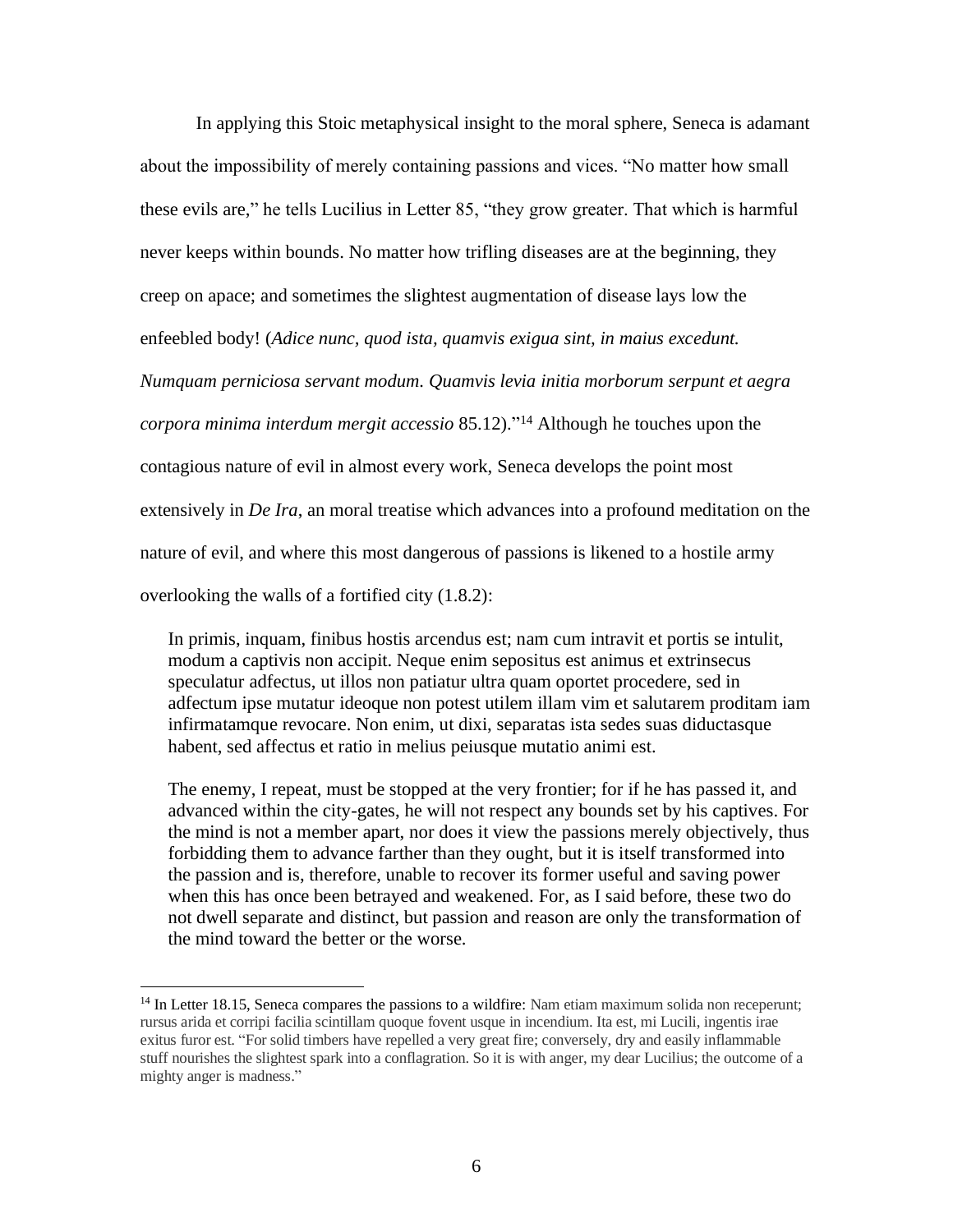Understood in light of the aforementioned context of Stoic metaphysics, when he refers to the 'spread' or 'growth' of evils, Seneca is not speaking in a simply metaphorical or even primarily psychological sense, but is referring at the most general level to a literal accumulation of material evils. In Letter 106, Seneca clearly affirms his acceptance of the Stoic tenet that "emotions are bodily things (*adfectus corpora sint*)" which contain the power to "change the tones and shapes of substances (*quae colorem habitumque corporum mutant*)," and that, "therefore, so is evil (*ergo et malitia* 106.5-7)." Consequently, when he says in the above letter that "the mind is not a member apart (*neque enim sepositus est animus*)" from the body and that "it is itself transformed into passion (*sed in adfectum ipse mutatur*)," this applies not only to persons themselves but can be equally implied to mean that the individual mind is ontologically coterminous with the universal body of Nature. The cosmos as a whole is fundamentally altered by personal emotions and actions, which is why, as he also states sharply in *De Ira*, the anger that starts at dinner tables and in royal bedchambers can lay low entire civilizations and physical environments (1.2.2):

Aspice nobilissimarum civitatum fundamenta vix notabilia; has ira deiecit. Aspice solitudines per multa milia sine habitatore desertas; has ira exhausit. Aspice tot memoriae proditos duces mali exempla fati; alium ira in cubili suo confodit, alium intra sacra mensae iura percussit.

Behold the most glorious cities whose foundations can scarcely be traced—anger cast them down. Behold solitudes stretching lonely for many miles without a single dweller—anger laid them waste. Behold all the leaders who have been handed down to posterity as instances of an evil fate—anger stabbed this one in his bed, struck down this one amid the sanctities of the feast.

Given the physical aggregative effect of moral and psychological evil, it is even more imperative that such a pestilence be utterly eviscerated at the source, for "to combine the sick with the healthy is to spread disease (*initium morbi est aegris sana*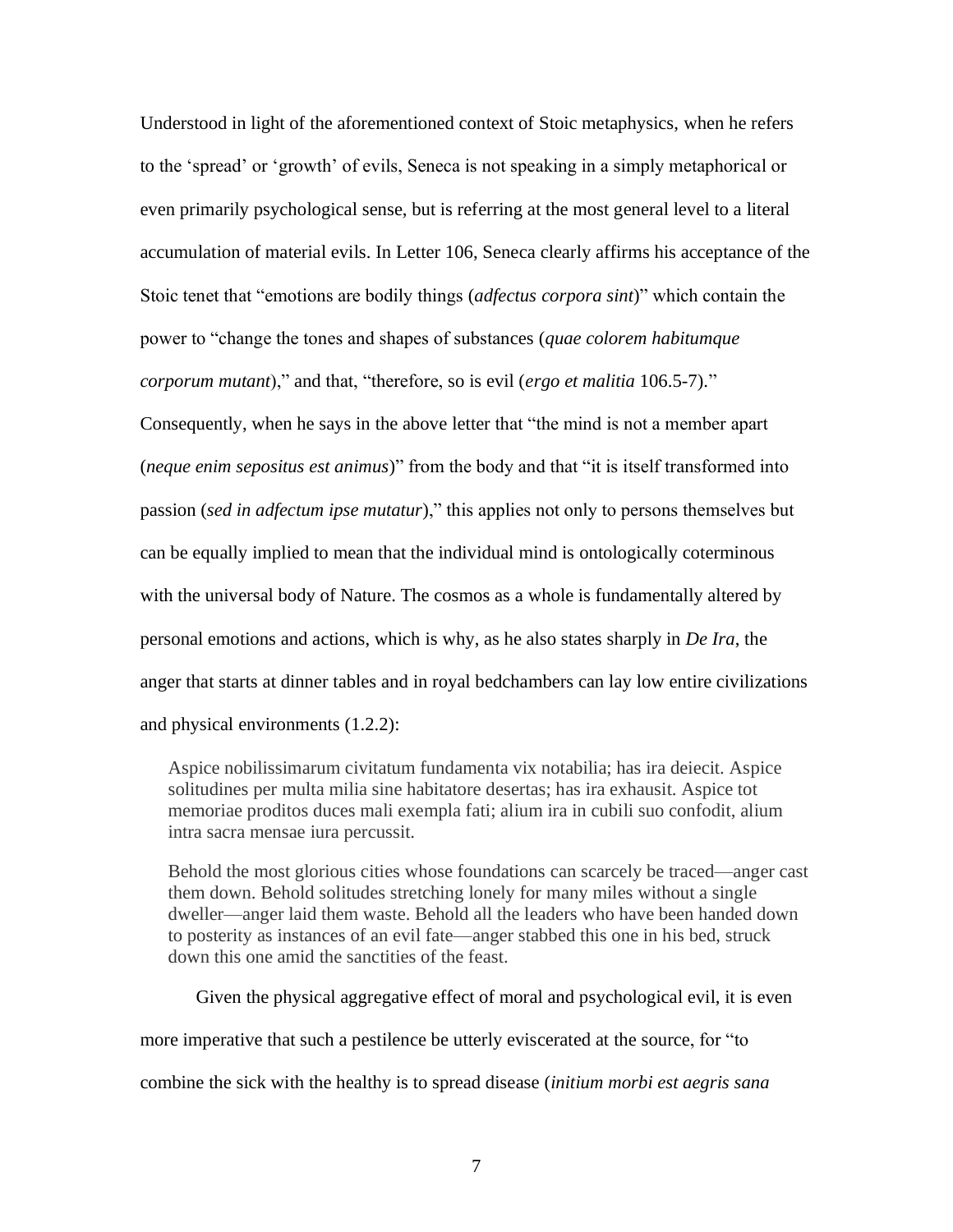*miscere Tranq*. 7.4)" not only internally or even between persons, but throughout the universe itself.<sup>15</sup> At the level of our daily interactions with others, this means that we must take the *public* responsibility, when we come across people disposed toward evil, to "strike home, keep at them, and charge them with this duty [i.e. of reforming their lives], dropping all double meanings, syllogisms, hair-splitting, and the other side-shows of ineffective smartness (*Hunc illorum adfectum cum videris, urge, hoc preme, hoc onera relictis ambiguitatibus et syllogismis et cavillationibus et ceteris acuminis inriti ludicris Ep.* 108.12)"; a responsibility which stems from our recognizition that their faults are a danger not only to themselves but to their entire environment. On the plane of personal moral introspection, it manifests itself as an obligation to "as far as possible, prove yourself guilty, hunt up charges against yourself; play the part, first of accuser, then of judge, only last of intercessor (*Ideo quantum potes, te ipse coargue, inquire in te; accusatoris primum partibus fungere, deinde iudicis, novissime deprecatoris. Aliquando te offende Ep*. 29.10)." Such an understanding is even strikingly manifested in the language of expiation in Seneca's tragedies. So, for example, in the *Phoenissae*, after Oedipus has discovered the gravity of his crime and attempts to flee from it by blinding himself and going into exile, he is left with the palpable sense that his evil still remains,

<sup>&</sup>lt;sup>15</sup> Contra Konstan 2015: 183, who argues that "the chief object of Seneca's teaching was to help people rid themselves of passions that were destructive of their own peace of mind and of social ties in general." While not denying that these were real goals of Seneca's moral psychology, I maintain that its more overarching purpose is a metaphysical one: Seneca is concerned above all with literally decontaminating the universe of evil. The fact that he thinks of passions as physical things which spread like disease is why he can protest vehemently against Aristotle's so apparently level-headed call for the moderation of emotions. Modicus affectus nihil aliud quam malum modicum est "Moderate passion is nothing other than a moderate evil" (*De Ira 3.10.4*), and by its nature evil is unable to remain static. See also, e.g. *De Ira* 3.42.1-2: Careamus hoc malo purgemusque mentem et exstirpemus radicitus, quae quamvis tenuia undecumque haeserint renascentur, et iram non temperemus, sed ex toto removeamus—quod enim malae rei temperamentum est? "Let us be freed from this evil, let us clear it from our minds and tear it up by the roots, for if there should linger the smallest traces, it will grow again; and let us not try to regulate our anger, but be rid of it altogether—for what regulation can there be of any evil thing?"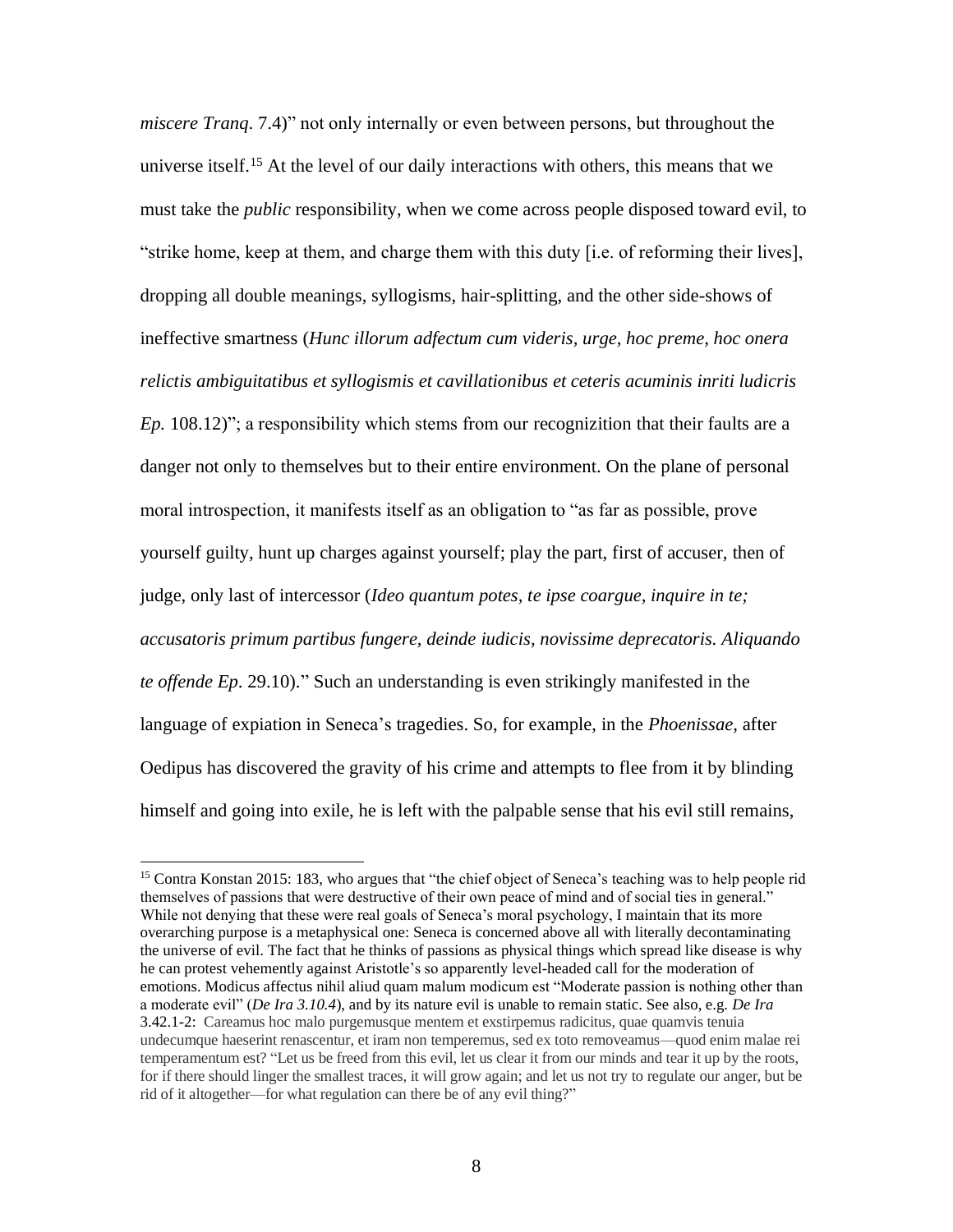that "I am still burdening this earth (*ego hoc solum premo*)" and infecting the air "with my pestilential mouth (*has ego auras ore pestifero traho*)" before recognizing that "the evil is embedded in me (*inhaeret nefas*)" and that the only hope for its destruction is his own complete annihilation (*Phoen*. 219-231). <sup>16</sup> Similarly, in the *Hercules Furens*, after killing his wife and children in a fit of madness, Hercules comes to the conclusion that the only way to restore order to the world is his own purgative death by fire: "I am eager to purge the earth (*purgare terras propero HF* 1279)." Indeed, Seneca is so insistent about the inveterate and contaminative nature of evil that at times he seems pessimistic about the efficacy of philosophical instruction itself in cases where the instructed person has not been thoroughly detoxified from a particularly noxious strain of the virus: "Not even the power of universal philosophy, though it summon all its strength for the purpose, will remove from the soul what is now a stubborn and chronic disease (*Ne ipsa quidem universae philosophiae vis, licet totas in hoc vires suas advocet, duram iam et veterem animis extrahet pestem Ep*. 94.24)." 17

<sup>&</sup>lt;sup>16</sup> Compare Oedipus' command to his daughter with the language Seneca uses to refer to Marcia's psychological purgation and the intractable nature of *vitia*. Whereas his daughter foolishly if innocently believes that her father might simply change his way of thinking (sed flecte mentem) and cast off his evils with a "sturdy resolve" (magno robore), Oedipus knows that the gravity of his crime demands something far more severe. His body is so contaminated that it must be totally and gruesomely destroyed, so that the evil within might be extirpated at the root; 231-2: inhaeret ac recrudescit nefas subinde "the evil is embedded in me and breaks forth repeatedly"; lines 89-90: Unica Oedipodae est salus non esse salvum "The one safety for Oedipus is not to be saved"; lines 159-165: effringe corpus corque tot scelerum capax evelle, totos viscerum nuda sinus;fractum incitatis ictibus guttur sonetlaceraeve fixis unguibus venae fluant. aut derige iras quo soles: haec vulnerarescissa multo sanguine ac tabe inriga; hac extrahe animam duram, inexpugnabilem. "Break open my body and tear out this heart, capable of so many crimes, lay bare all my coiling guts; smash my throat with forceful blows so it chokes, or implant your nails to tear my veins so they flood. Or else direct your anger as before; pull open these wounds, drench them with blood and gore, and by this route drag out this tough and impregnable life."

<sup>&</sup>lt;sup>17</sup> So, also in Letter 94.6: ipsa removenda sunt, non praecipiendum quod fieri illis manentibus non potest. "The faults themselves must be removed, and precepts should not be given which cannot possibly be carried out while the faults remain."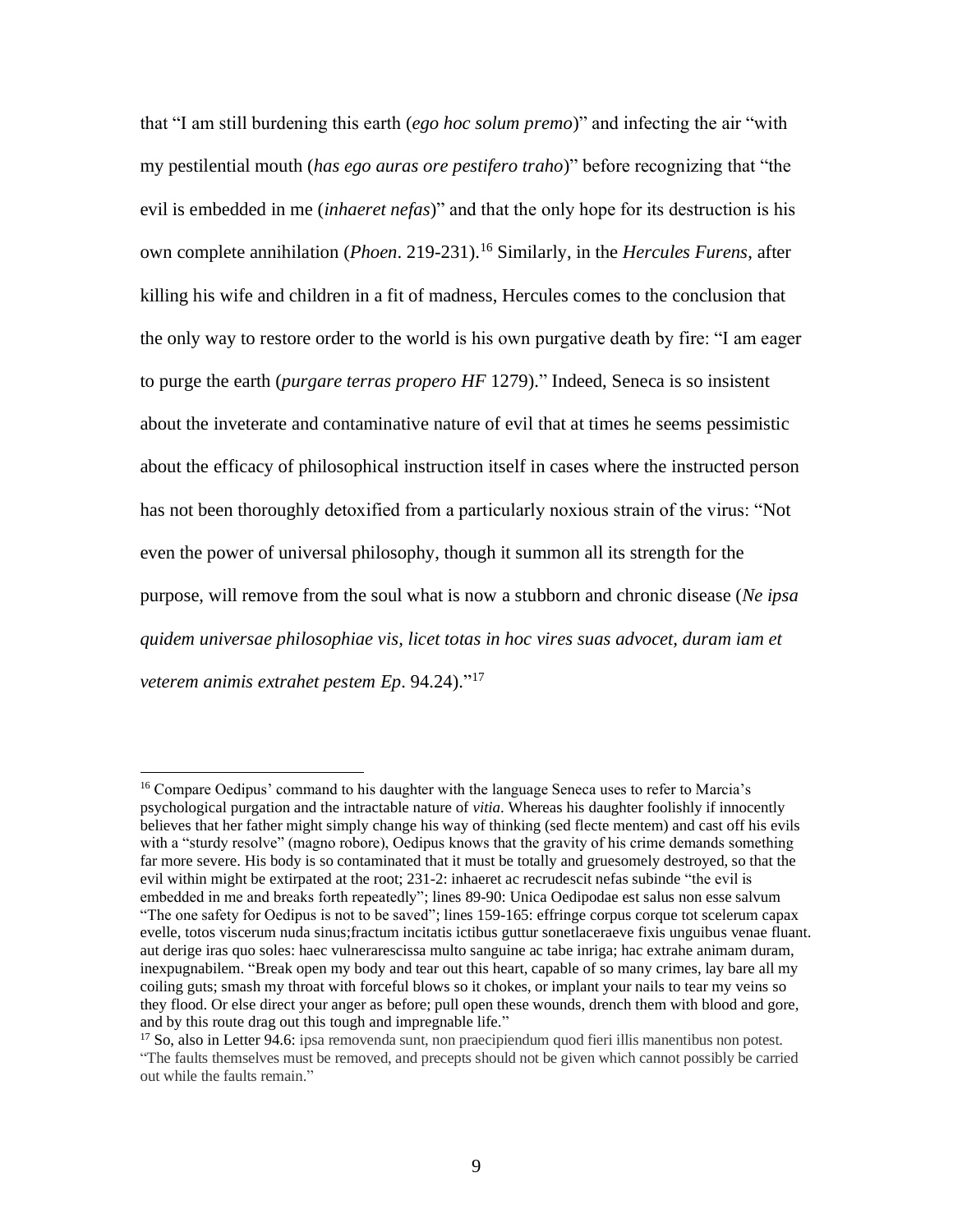As we have seen, intrinsically bound up with this purgative process is often, unfortunately, an intense amount of suffering, the terrible reality of which Seneca does not at all downplay. "When the cure is foul, being healed is repugnant (*Ubi turpis est medicina, sanari piget*)" laments Creon in the *Oedipus* (517). Twice, Seneca will note that poisons have often indirectly served as remedies (*De Ira* 1.12.6; *Ben* 2.18.8). In *De Ira*, he even relates the harrowing account of a great physician who could only cure the beautiful daughter of a king (whose family refused to see her mutilated by the knife) through the deceptive action of concealing his lance within a sponge (3.39.4). In the end, however, "no treatment seems harsh if the result is salutary (*nec ulla dura videtur curatio, cuius salutaris effectus est* 1.5.3)." Although "for the sake of being cured the sick sometimes have their bones scraped and removed, and their veins pulled out, and sometimes members are amputated which could not be left without causing destruction to the whole body, ills are sometimes for the good of those to whom they come (*Sed si cogitaveris tecum remedii causa quibusdam et radi ossa et legi et extrahi venas et quaedam amputari membra quae sine totius pernicie corporis haerere non poterant, hoc quoque patieris probari tibi, quaedam incommoda pro is esse quibus accidunt Prov*. 3.2- 3)." As was observed regarding the good and bad doctor in *De Beneficiis*, the willingness to countenance effective, albeit harsh, restorative measures, is ultimately a sign of the deepest love and friendship. "To every form of punishment will I resort," he can proclaim boldly, "but only as a remedy (*Omne poenae genus remedi loco admoveo De Ira*  $1.16.2$ )."

\*\*\*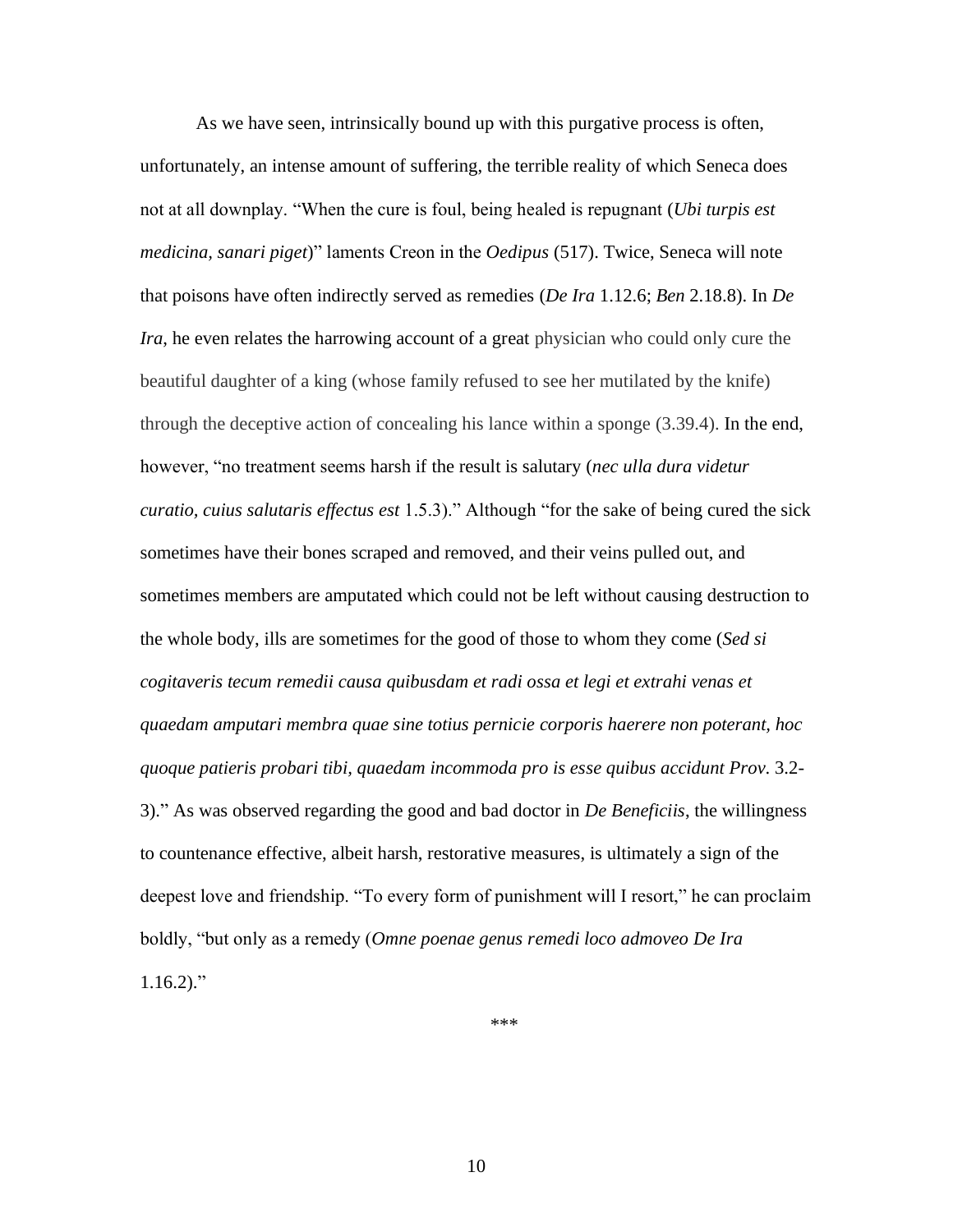After piling up Marcia's misfortunes and analyzing them against the backdrop of classical history, Seneca's letter takes a sharp and unexpected cosmological turn. While the abundantly attested fact that Fortune is fickle in even the most exalted of human lives should cause her to see how familiar is her own situation, the fundamental reason why Marcia should not mourn her own evils is much larger than that. Her son's death is to be welcomed above all because "the compass of eternity is greater than that of the world, since the world renews itself over and over within the bounds of time (*si omni tempori comparetur, cuius maior est mensura quam mundi, utpote cum ille se intra huius spatium totiens remetiatur Marc*. 21.2)." A few chapters later, Seneca will make clear that in speaking of this restorative process, he has in mind nothing other than the Stoic doctrine of the apocalypse, culminating in the destruction of all things by means of the *ekpyrosis*  $(26.6)$ .

Nam si tibi potest solacio esse desideri tui commune fatum, nihil quo stat loco stabit, omnia sternet abducetque secum vetustas...Totos supprimet montes et alibi rupes in altum novas exprimet; maria sorbebit, flumina avertet et commercio gentium rupto societatem generis humani coetumque dissolvet; alibi hiatibus vastis subducet urbes, tremoribus quatiet et ex infimo pestilentiae halitus mittet et inundationibus quicquid habitatur obducet necabitque omne animal orbe submerso et ignibus vastis torrebit incendetque mortalia. Et cum tempus advenerit, quo se mundus renovaturus extinguat, viribus ista se suis caedent et sidera sideribus incurrent et omni flagrante materia uno igni quicquid nunc ex disposito lucet ardebit.

For if the common fate can be a solace for your yearning, know that nothing will abide where it is now placed, that time will lay all things low and take all things with it...It will level whole mountains, and in another place will pile new rocks on high; it will drink up seas, turn rivers from their courses, and, sundering the communication of nations, break up the association and intercourse of the human race; in other places it will swallow up cities in yawning chasms, will shatter them with earthquakes, and from deep below send forth a pestilential vapour; it will cover with floods the face of the inhabited world, and, deluging the earth, will kill every living creature, and in a huge conflagration it will scorch and burn all mortal things. And when the time shall come for the world to be blotted out in order that it may begin its life anew, these things will destroy themselves by their own power, and stars will clash with stars, and all the fiery matter of the world that now shines in orderly array will blaze up in a common conflagration.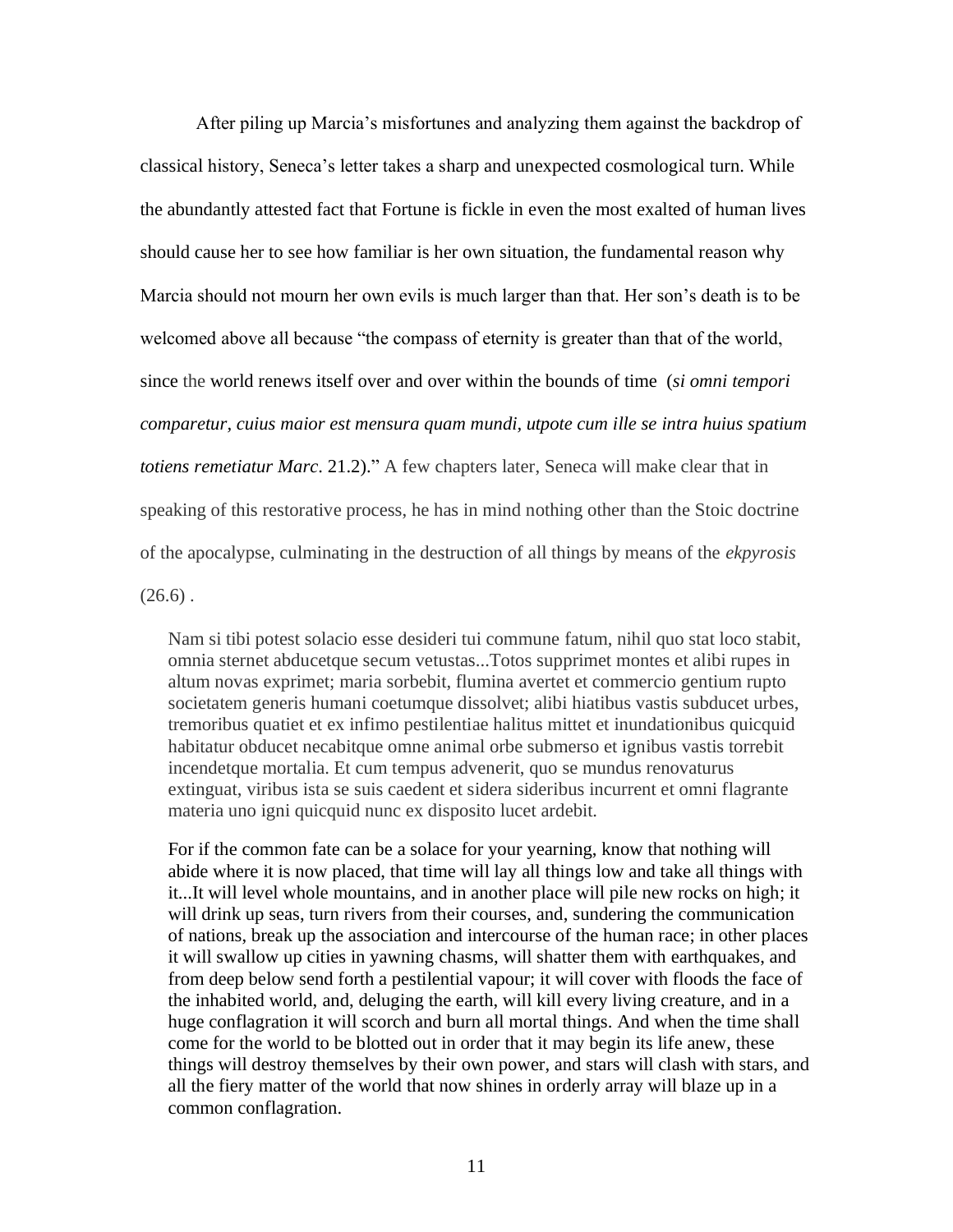At the most general level, Seneca is here deploying a strategy common to all of his *Consolationes*: by calling the bereaved outward to a cosmic perspective, he is able to radically relativize their own paltry human misfortunes, which simply pale in comparison with the amount of destruction that Nature is capable of unleashing.<sup>18</sup> Yet given the central motif of healing through purgation in the *ad Marciam*—and the function that this process plays in Seneca's larger metaphysical conception of evil—his calls attention to the *ekpyrosis* at this point in the letter arguably takes on a far more particularized significance. For just as Marcia's wounds will be healed through pain and purified through cauterization, thus does the universe heal itself by means of a of burning fire "in order that it may begin its life anew (*quo se mundus renovaturus extinguat*)."

That Seneca should compare Marcia's own redemptive suffering to Nature's process of self-regeneration is not surprising. For in fact, in the various references to the *ekpyrosis* and its accompanying apocalyptic events throughout the Senecan corpus, these phenomena are consistently described in a manner remarkably consonant with the ways in which the process of personal moral and psychological healing is depicted. Indeed, in Seneca's fullest account of the apocalypse, presented in the *Natural Questions*, the universe's destruction is explicitly tied to the moral cleansing of evil from the universe's body. The end will come, not, as others have imagined, in accordance with a certain convergence of stars or planets, but "when it seems best to god for the old things to be

<sup>&</sup>lt;sup>18</sup> Most interpreters tend to focus exclusively on this relativizing aspect of the cosmological turn. So Wilson 2014: 70, argues that "Seneca here works to redirect Marcia's attention away from her son and toward her other relationships [i.e. her relationship toward the cosmos.]" Hine 2014: 4, goes so far as to say that, at this point in the letter, "Marcia fades into the background as Seneca addresses a generalized male audience, to show that the work is not simply a work of private, personal condolence." On my reading, however, Seneca calls attention to the *ekpyrosis* precisely in order to compare its dynamics and function to Marcia's own process of psychological healing.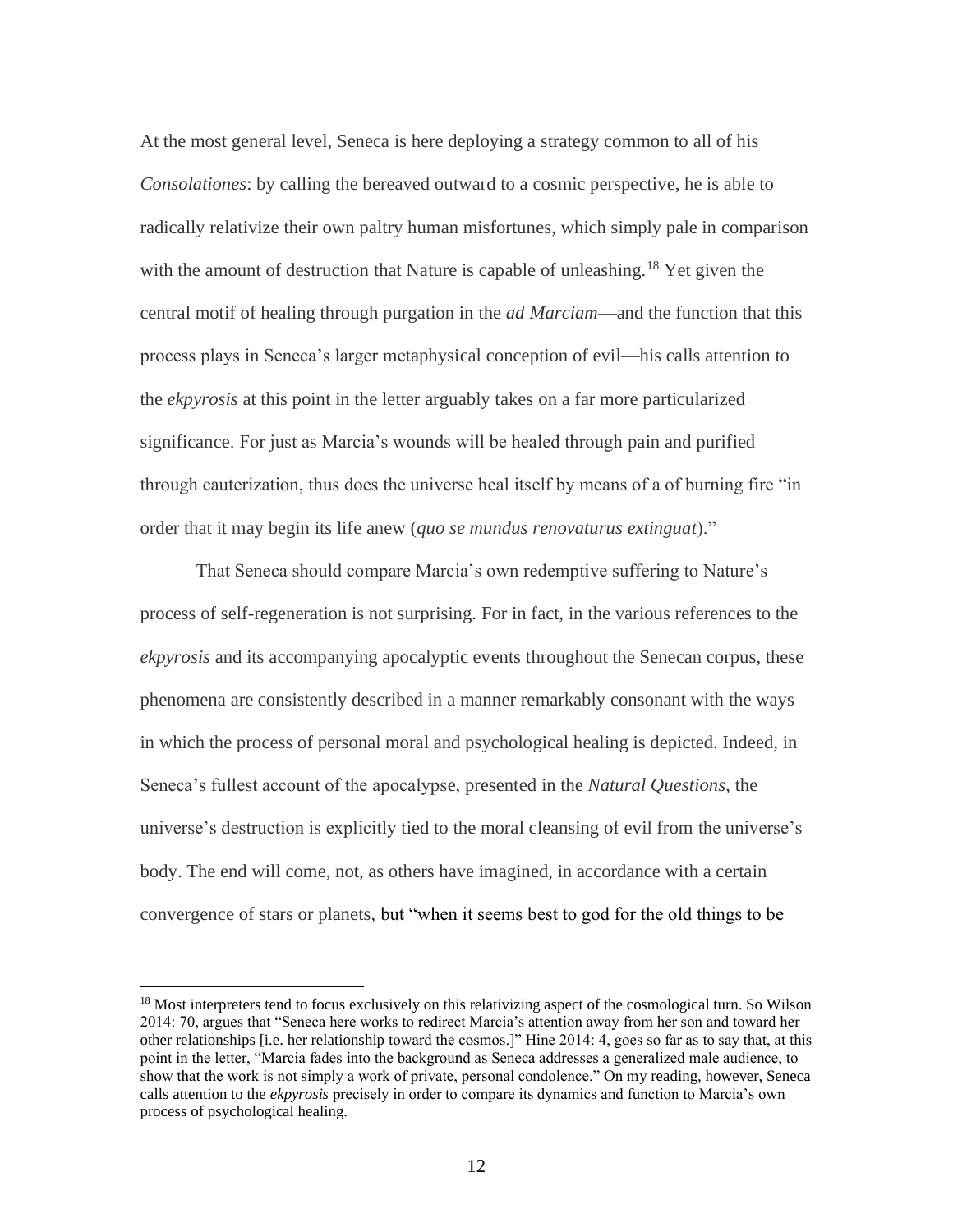ended and better things to begin (*cum deo visum ordiri meliora vetera finiri QNat.* 

3.28.7)," a time when men have grown so morally corrupt as to pass into the savagery of wild animals (*feris, in quarum homines ingenia transierant* 3.30.7). The purpose of this annihilation should be no mystery to one equipped with a proper understanding of the infectious nature of evil: "so that all may be generated from the beginning again, new and innocent, and no tutor of vice survives (*ut de integro totae rudes innoxiaeque generentur nec supersit in deteriora praeceptor* 3.29.5)." Moreover, the catharsis in the process will once again be compared to bodily diseases and sores: "Just as a disease corrupts healthy bodies and as sores infect the adjacent areas, so all that is closest to the liquifying soil will wash away and dissolve and finally run off (*Quemadmodum in morbum transeunt sana et ulceri vicina consentiunt, ut quaeque proxima terris fluentibus fuerint, ipsa eluentur stillabuntque, deinde decurrent et* 3.29.7)." In fact, Seneca will even go so far as to liken the flood that precedes the conflagration to human sweat and diarrhea (3.30.4):

Quemadmodum corpora nostra deiectu venter exhaurit, quemadmodum in sudorem eunt vires, ita tellus liquefiet et, aliis causis quiescentibus, intra se quo mergatur inveniet.

Just as the stomach drains our bodies through diarrhea, and just as our energy goes off in sweat, so the earth will become liquid and, with no other contributory causes, it will find within itself the means of its own inundation.

Although Seneca addresses the topic most extensively in the *Natural Questions*, he refers directly or indirectly to the morally purgative nature of the ekpyrosis in several other works, especially the tragedies. So in the *Thyestes*, the extreme gravity of the main character's crime of eating his own children itself initiates the cosmos' self-destruction mechanism, as Thyestes himself proclaims, "If I would bury my sons as father and commit them to the final fire, I must be burned up (*si natos pater humare et igni tradere extremo volo ego sum cremandus Thy*.1090-93)." In the *Octavia*, a tragedy about Nero's divorce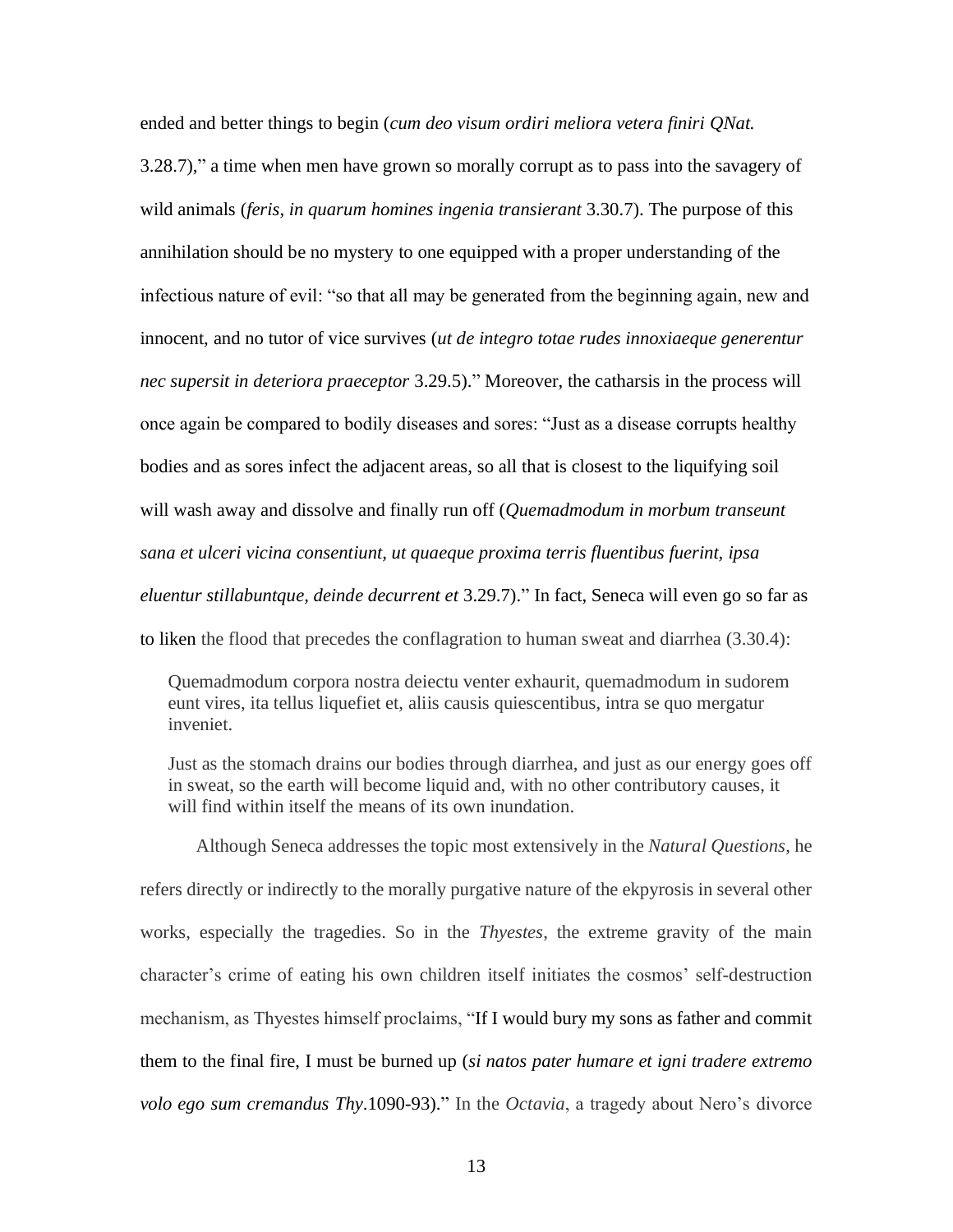and exile of his first wife Claudia Octavia, this connection between ethics and cosmology takes on a politically subversive tone, as the protagonist Octavia begs heaven's rulers to "heap fire on the monstrous head of this evil emperor (*utinam nefandi principis dirum caput obruere flammis caelitum rector paret* 227-28)"—a judgement which the character of Seneca himself in turn predicts of his entire wicked age (391-97; 429-34):

Qui si senescit, tantus in caecum chaos casurus iterum, nunc adest mundo dies supremus ille, qui premat genus impium caeli ruina, rursus ut stirpem novam generet renascens melior, ut quondam tulit iuvenis, tenente regna Saturno poli...Collecta vitia per tot aetates diu in nos redundant; saeculo premimur gravi, quo scelera regnant, saevit impietas furens, turpi libido Venere dominatur potens, luxuria victrix orbis immensas opesiam pridem avaris manibus, ut perdat, rapit.

If the heavens are growing old, doomed despite their immensity to fall back into blind chaos, we are now approaching that final day which will crush this sacrilegious race beneath the collapsing sky. That will allow a reborn and better cosmos to bring forth once again a new progeny, such as it bore in youth when Saturn held the throne of heaven….The vices accumulated over time, over so many ages, are flooding out over us; we are burdened by an oppressive era in which crime reigns, unrighteousness runs mad, lust rules, gaining power through sexual degradation, and triumphant extravagance has long been plundering the world's immense resources with greedy hands, in order to squander them.

Most remarkably, in the *Phaedra*, the philosopher even equates that "sacred fire (*sacer est* 

*ignis*)" with the love of God itself: "Nature asserts her power over all. Nothing is immune, and hatred vanishes when love commands; inveterate anger yields to that fire (*Vindicat omnes natura sibi, nihil immune est, odiumque perit, cum iussit amor; veteres cedunt ignibus irae* 353-55)." Additionally, intimations of the *ekpyrosis* may perhaps also be gleaned behind the numerous general references to the healing function of fire in Seneca's writings. At one point in the *Consolation to Marcia*, for example, Seneca the surgeon tells Marcia that he is not the only doctor who operates harshly, but this is even how Nature herself brings us to health: "With violence, insult, and cruelty she will maltreat our bodies. Some she will burn with fire, applied either to punish or to heal (*Corporibus nostris*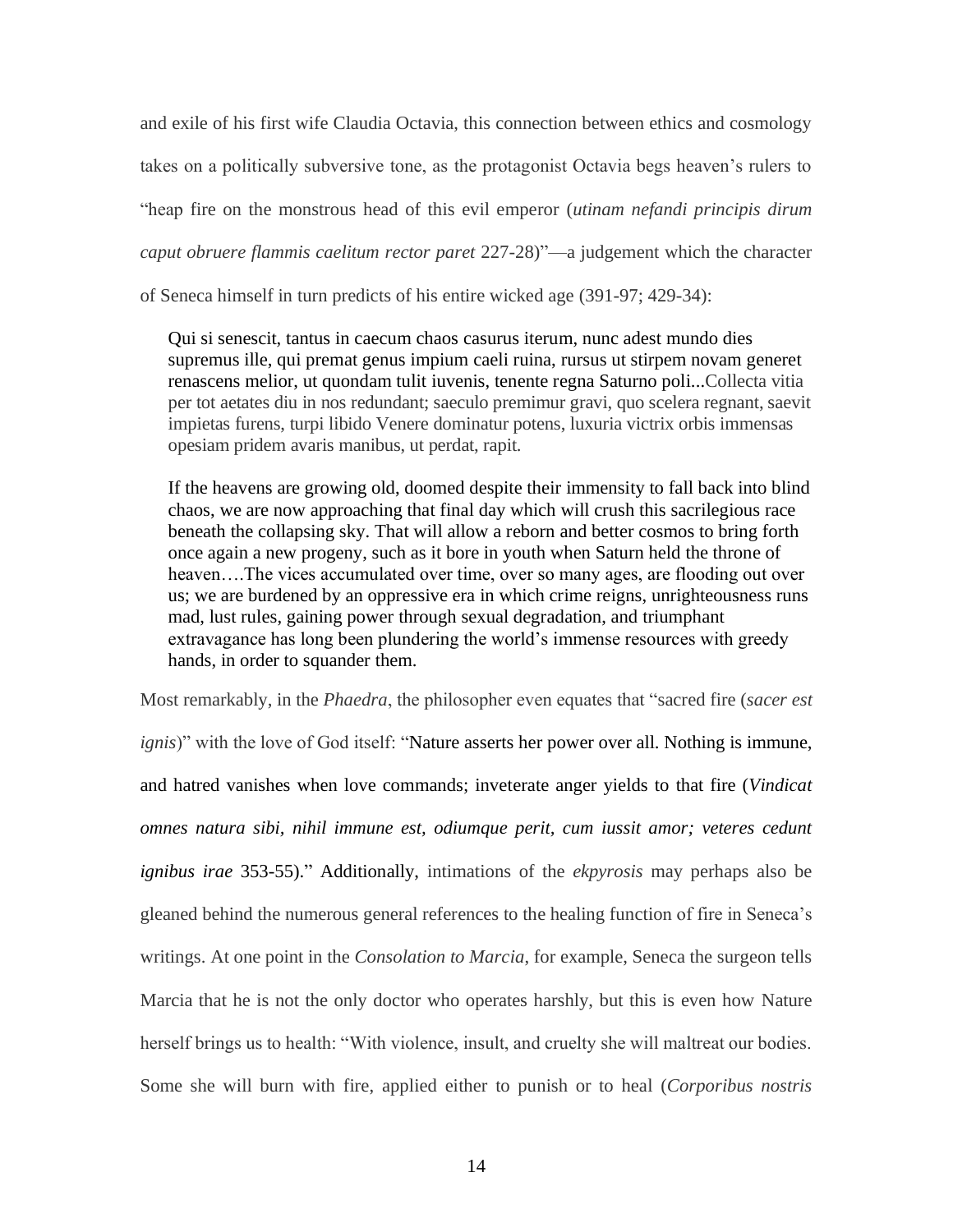*impotenter, contumeliose, crudeliter abutetur. Alios ignibus peruret vel in poenam admotis vel in remedium* 10.6)." In Letter 50, he tells Lucilius that although it is easier and far preferable to "mold and reconstruct our souls before they are hardened by depravity (*ante animum nostrum formare incipimus et recorrigere, quam indurescat pravitas eius*)" nevertheless, in the same way as "heat unbends curved beams…I do not despair even of a hardened wrongdoer (*Sed nec indurata despero... curvatas trabes calor explicat* 50.6)."

As we have seen by now, against the claims of earlier scholars that the doctrine of the *ekpyrosis* was a simply cosmological doctrine, with no intrinsic connection to the larger ethical foundations of the Stoic system, for Seneca, the moral function of the conflagration arises directly and necessarily from the metaphysical nature of evil. When the material universe has become thoroughly polluted by the accumulated material evils of humanity (*collecta vitia per tot aetates diu in nos redundant*), which include everything from intentional crimes to simple psychological anxieties, the destruction of its own corrupted substance is the universal body's natural detoxification mechanism. The reason why this process must be cyclic is because moral innocence never lasts for very long: "But their innocence, too, will not last, except as long as they are new. Vice quickly creeps in. Virtue is difficult to find; it needs a director and guide. Vices can be learned even without a teacher (*Sed illis quoque innocentia non durabit, nisi dum novi sunt. Cito nequitia subrepit. Virtus difficilis inventu est, rectorem ducemque desiderat; etiam sine magistro vitia discuntur NatQ* 3.30.8)." The fact that the the cosmos should perish in fire specifically is also wellaccounted for in both moral and metaphysical terms. For the Stoics, fire is the simplest element and utter simplicity is in turn the most perfect state of *sympatheia*, since it is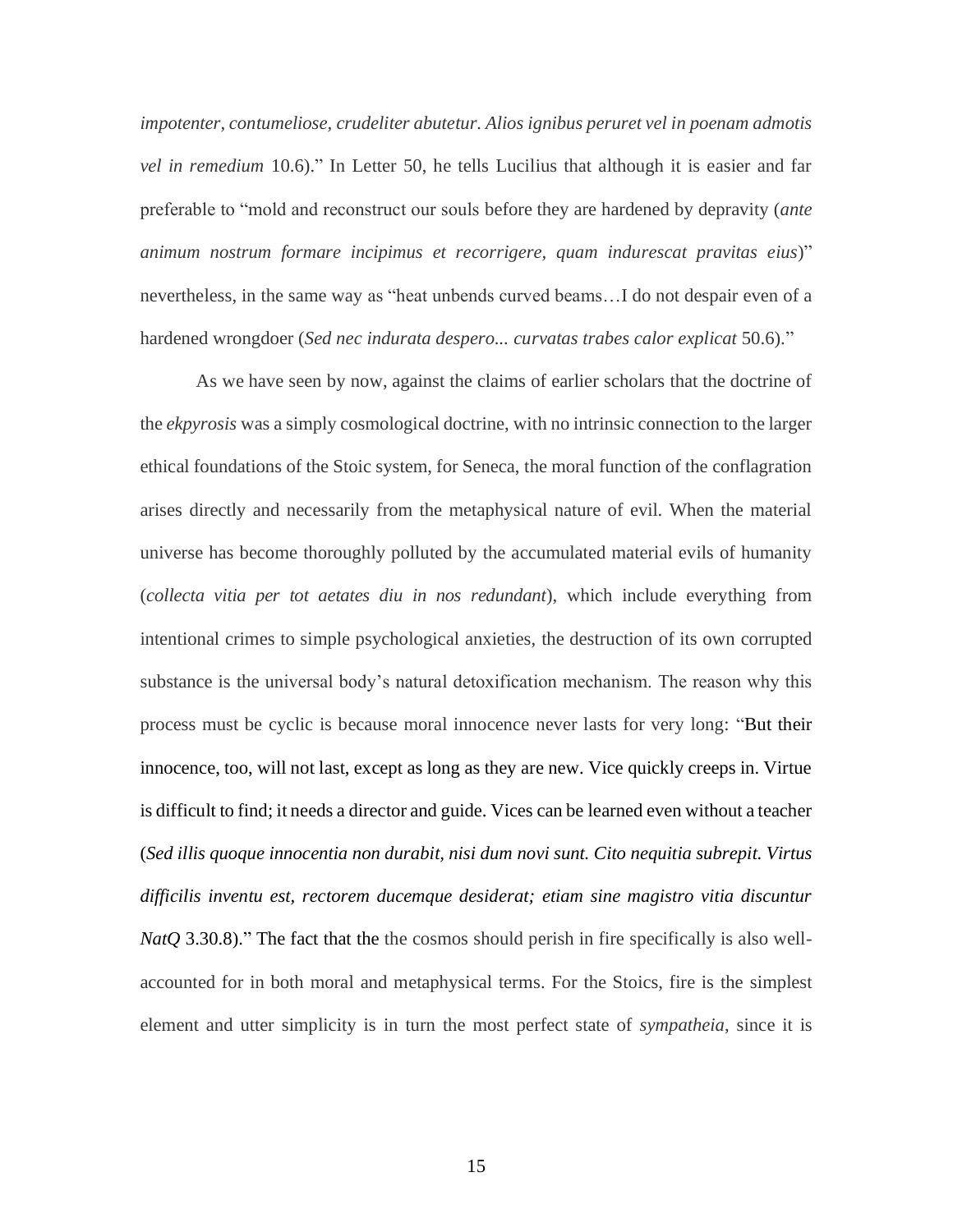nothing other than the act of divine self-contemplation.<sup>19</sup> As Seneca himself comments on this state of absolute perfection, which he compares with the tranquility of the sage, "It will be like that of Jupiter, who, when the world has been dissolved, the gods have been indistinguishably reunited, and nature is inactive for a while, finds a resting place within himself, given over to his own thoughts (*Qualis est Iovis, cum resoluto mundo et dis in unum confusis paulisper cessante natura adquiescit sibi cogitationibus suis traditus* Ep. 19.16)." In fact, as Jaap Mansfield points out, given this conception, it is "not so much the destruction of the universe which has to be vindicated as its generation." 20

Yet even given this abundant Stoic precedent, it must be stressed that Seneca's conception of the *ekpyrosis* is ultimately a highly unique expression of his own philosophical creativity. While earlier Stoics like Chrysippus might have linked the phenomenon with the catharsis of physical evil in general, all of the evidence suggests that Seneca was the first (and only) Stoic author to draw it so closely to moral evil, and to align the dynamics of the purgative process so strongly with the tenets of Stoic moral psychology.<sup>21</sup>

## Works Cited

## Annas, Julia. 1993. *The Morality of Happiness*. Oxford: Oxford University Press.

\_\_\_\_\_, 2007. "Ethics in Stoic Philosophy." *Phronesis* 52 no. 1: 58-87.

<sup>&</sup>lt;sup>19</sup> Mansfield 1979: 160-61;177-180: "Total conflagration is a form of apotheosis."

 $20$  Ibid., 160.

<sup>&</sup>lt;sup>21</sup> Mader 1983: 61-71, presents a detailed analysis of both Seneca's precedents and how he uniquely adapted the doctrine: "the process which leads to cosmic destruction is motivated primarily by ethical factors, and in this respect Seneca was breaking new ground vis-à-vis his Stoic predecessors." On this, see also Williams 2012: 127-128.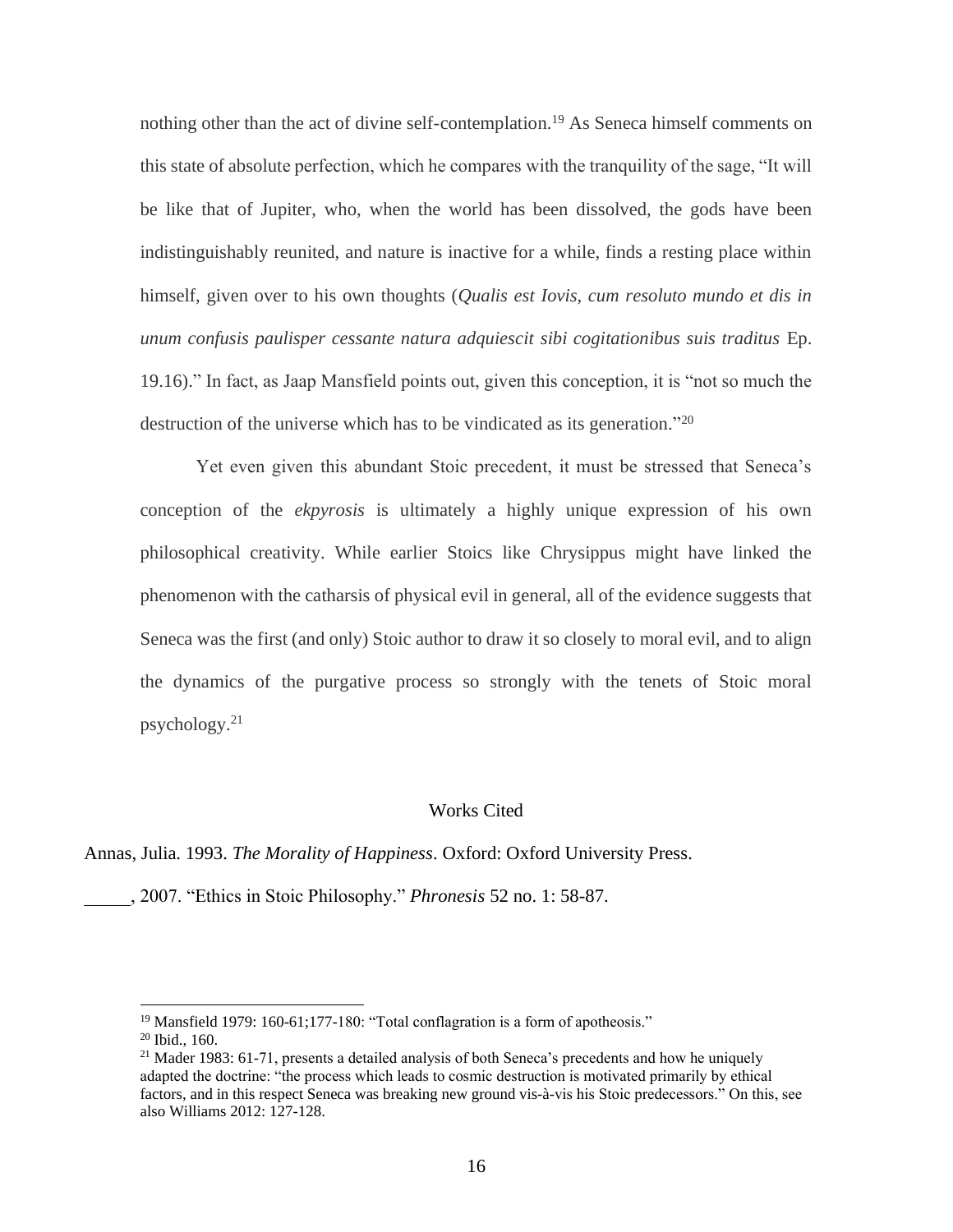- Baltzly, Dirk. "Stoicism." *The Stanford Encyclopedia of Philosophy* (Spring 2019 Edition), Edward N. Zalta (ed.),  $URL =$ <https://plato.stanford.edu/archives/spr2019/entries/stoicism/>.
- Basore, John. F, trans. 1928. *Seneca's Moral Essays*, Vol. 1 and 2 (Loeb Classical Library 214 and 254). Cambridge: Harvard University Press.
- Betegh, Gabor. 2003. "Cosmological Ethics in Early Stoicism." *Oxford Studies in Ancient Philosophy* 24: 273-302.
- Bobzien, Susanne. 1997. "Stoic Conceptions of Freedom and their Relation to Ethics." *Bulletin of the Institute of Classical Studies* 41: 71-89.
- Boeri, Marcelo. 2009. "Does Cosmic Nature Matter?" In Salles, R. ed. *God and Cosmos in Stoicism.* Oxford: Oxford University Press. 118-135.
- Corcoran, Thomas, trans. 1971. *Seneca's Natural Questions Books 1-3*, Vol. 1 (Loeb Classical Library 450). Cambridge: Harvard University Press.
- \_\_\_\_\_, 1972. *Seneca's Natural Questions Books 4-7*, Vol. 2 (Loeb Classical Library 457). Cambridge: Harvard University Press.
- Fitch, John, trans. 2018. *Seneca's Tragedies*, Vol. 1 and 2 (Loeb Classical Library 62). Cambridge: Harvard University Press.
- Gummere, Richard, trans. 1917. *Seneca's Epistles 1-65*. (Loeb Classical Library 75). Cambridge: Harvard University Press.
- \_\_\_\_\_, 1925. *Seneca's Epistles 93-124* (Loeb Classical Library 77). Cambridge: Harvard University Press.
- Hine, Harry, trans. "Consolation to Marcia." In eds. Fantham, E., Hine, H., Ker, J. and Williams, G. *Seneca: Hardship and Happiness*. Chicago: University of Chicago Press.
- Ker, James. 2011. *A Seneca Reader: Selections From Prose and Tragedy.* Mundelein, IL: Bolchazy-Carducci Publishers.
- Konstan, David. 2015. "Senecan Emotions." In eds. Bartsch, S. and Schiesaro, A. *The Cambridge Companion to Seneca*. Cambridge: Cambridge University Press. 174-184.
- Lapidge, Michael. 1978. "Stoic Cosmology." In Rist, J. ed. *The Stoics*. Berkeley: University of California Press. 161-187.
- Long, Anthony. 1985. "The Stoics on World-Conflagration and Everlasting Recurrence." *The Southern Journal of Philosophy* 23: 13-37.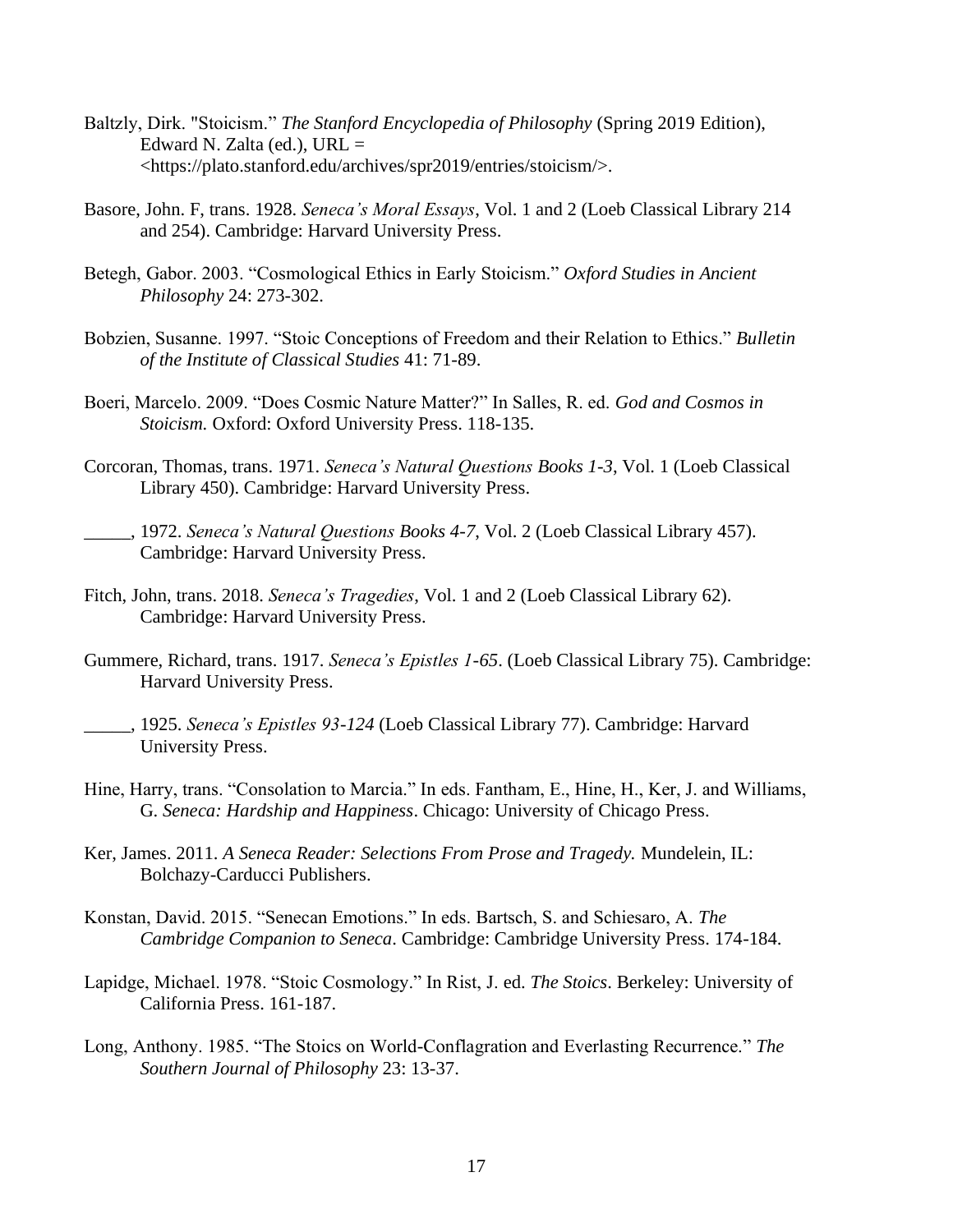- Mader, Gottfried. 1983. "Some Observations on the Senecan Götterdämmerung." *Acta Classica*  $26: 61-71$ .
- Mansfield, Jaap. 1979. "Providence and the Destruction of the Universe in Early Stoic Thought." In. ed. Vermaseren, M.J. *Studies in Hellenistic Religions*. Leiden: Brill. 129-189.
- Rosenmeyer, Thomas. 1989. *Senecan Drama and Stoic Cosmology*. Oxford: Oxford University Press.
- Volk, Katharina and Williams, Gareth, eds. 2006. *Seeing Seneca Whole: Perspectives on Philosophy, Poetry, and Politics.* Leiden: Brill.
- Trinacty, Christopher. 2015. "Senecan Tragedy." In eds. Bartsch, S. and Schiesaro, A. *The Cambridge Companion to Seneca*. Cambridge: Cambridge University Press. 29-40.
- White, Nicholas. 1985. "The Role of Physics in Stoic Ethics." *The Southern Journal of Philosophy* 23: 57-74
- Williams, Gareth. 2012. *The Cosmic Viewpoint: A Study of Seneca's Natural Questions*. Oxford: Oxford University Press.

Wilson, Emily. 2014. *The Greatest Empire: A Life of Seneca*. Oxford: Oxford University Press.

## **Postscript: Reception of the Senecan** *Ekpyrosis*

Gregory of Nyssa (c. 335-395): Catechetical Oration Ch 8

But since it [i.e. the soul], too, has to be freed by some remedy from the stains contracted through sin, on this account the medicine of virtue in this present life has to be applied to it to heal these wounds. But if it remains unhealed, provision has been made for its cure in the life to come.

Now there are differences in bodily ailments, some of them readily responding to treatment, others with more difficulty. In the latter case knives, cauteries, and bitter medicines are used to remove the sickness which has attacked the body. Something similar, in reference to the healing of the soul's sickness, is indicated by the future judgment. To thoughtless persons this is a threat and a harsh means of correction, so that by fear of a painful retribution we may be brought to our senses and flee evil. The more thoughtful, however, believe it to be a healing remedy provided by God, who thus restores his own creation to its original grace. Those who, by excisions or cauteries, remove moles and warts which have unnaturally grown on the body do not benefit and heal the patient painlessly, although they do not use the knife to hurt him. In the same way, whatever material excrescences have hardened on the surface of our souls, which have become fleshly through their association with the passions, are, at the time of judgment, cut off and removed by that ineffable wisdom and power of Him who (as the gospel says) heals the sick. For 'those who are well,' it says, 'do not need a doctor, but those who are sick' (Matt 9:12).